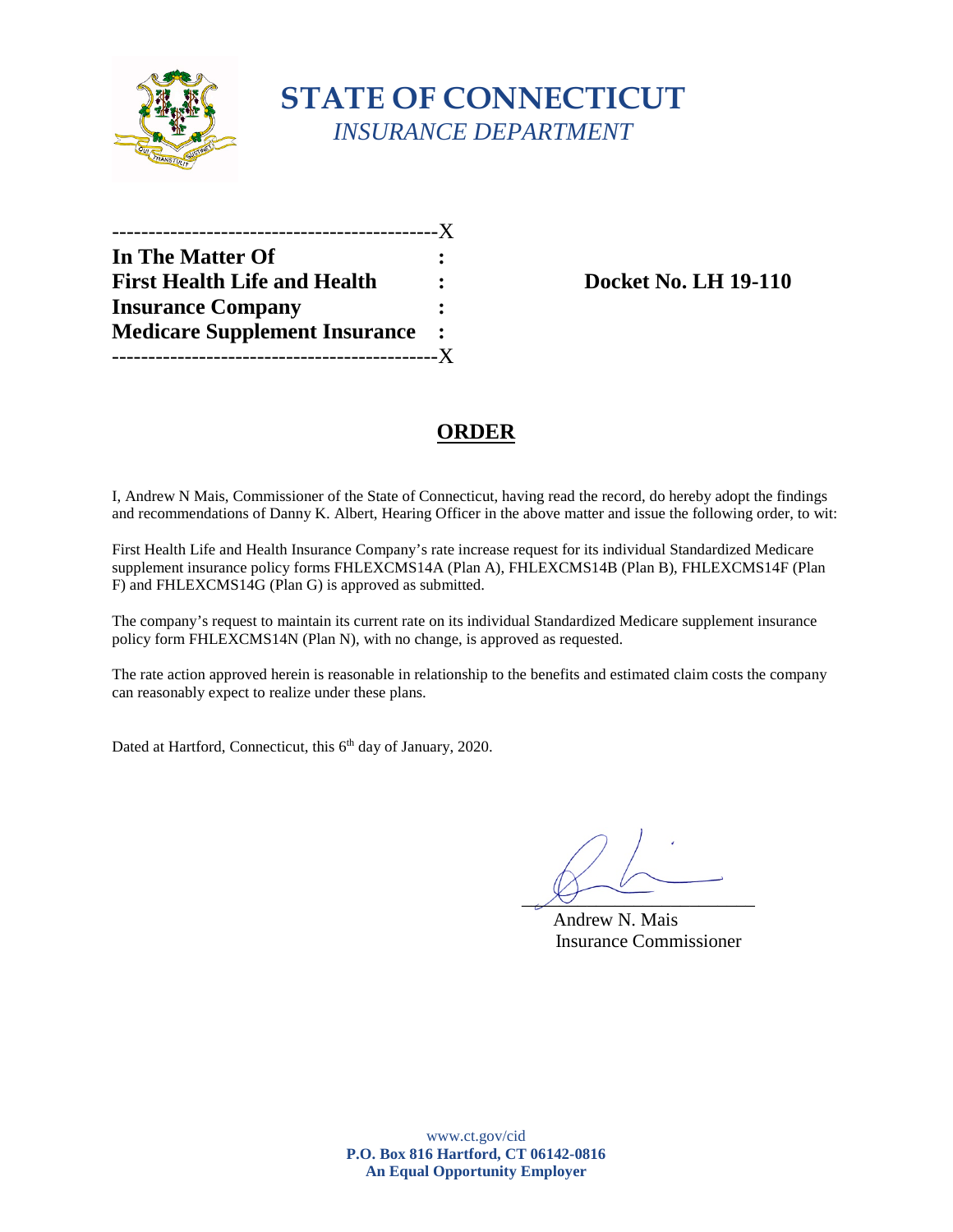

# **STATE OF CONNECTICUT**  *INSURANCE DEPARTMENT*

 **In The Matter Of : First Health Life and Health : Insurance Company Insurance Company Medicare Supplement Insurance :**  -----------------X ----------------------------------------------X

**Docket No. LH 19-110** 

### **PROPOSED FINAL DECISION**

**:** 

#### **I INTRODUCTION**

 and group Medicare supplement policies sold to any resident of this State who is eligible for Medicare. The General Statutes. The Insurance Commissioner of the State of Connecticut is empowered to review rates charged for individual source for this regulatory authority is contained in Chapter 700c and Section 38a-495a of the Connecticut

 2019, to consider whether or not the rate increase requested by First Health Life and Health Insurance Company on its individual Standardized Medicare supplement insurance business should be approved. After due notice, a hearing was held at the Insurance Department in Hartford on Thursday, December 19,

No members from the general public attended the hearing.

No company representatives from First Health Life and Health Insurance Company attended the hearing.

 Statutes, the Uniform Administrative Procedures Act, Chapter 54 of Section 38a-8-1 et seq. of the The hearing was conducted in accordance with the requirements of Section 38a-474, Connecticut General Regulations of Connecticut State Agencies.

 which provides benefits that are additional to the benefits provided by Medicare. For many years Medicare supplement policies have been highly regulated under both state and federal law to protect the interests of persons eligible for Medicare who depend on these policies to provide additional coverage for the costs of A Medicare supplement policy is a private health insurance policy sold on an individual or group basis, health care.

 Effective December 1, 2005, Connecticut amended its program of standardized Medicare supplement requirements, provides a "core" package of benefits known as Plan A. Insurers may also offer any one or policies in accordance with Section 38a-495a of the Connecticut General Statutes, and Sections 38a-495a-1 through 38a-495a-21 of the Regulations of Connecticut Agencies. This program, which conforms to federal more of eleven other plans (Plans B through N).

 Effective January 1, 2006, in accordance with Section 38a-495c of the Connecticut General Statutes (as community rating. Rates for Plans A through N must be computed without regard to age, gender, previous amended by Public Act 05-20) premiums for all Medicare supplement policies in the state must use claims history or the medical condition of any person covered by a Medicare supplement policy or certificate.

> www.ct.gov/cid **P.O. Box 816 Hartford, CT 06142-0816 An Equal Opportunity Employer**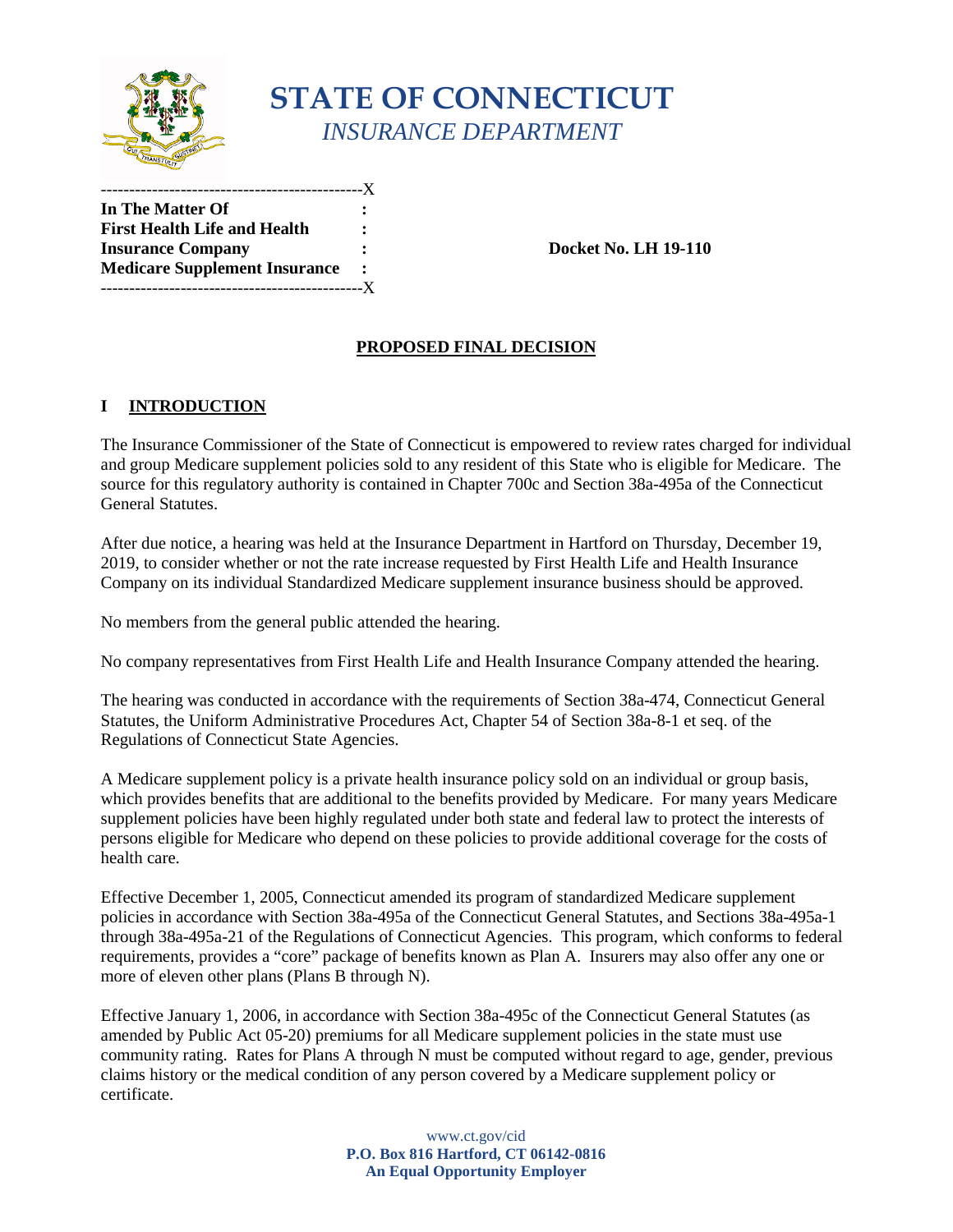previous claims history or the medical condition of any covered person. Insurers may exclude benefits for The statute provides that coverage under Plans A through N may not be denied on the basis of age, gender, losses incurred within six months from the effective date of coverage based on a pre-existing condition.

Effective October 1, 1998, carriers that offer Plan B or Plan C must make these plans as well as Plan A, available to all persons eligible for Medicare by reason of disability.

 for such benefits. This process of direct notice and automatic claims payment is commonly referred to as Insurers must also make the necessary arrangements to receive notice of all claims paid by Medicare for their insureds so that supplement benefits can be computed and paid without requiring insureds to file claim forms "piggybacking" or "crossover".

 have anticipated loss ratios of 65% and 75%, respectively. Under Sections 38a-495-7 and 38a-495a-10 of losses in relation to premiums meet these standards, and anticipated loss ratios for the entire future period for Sections 38a-495 and 38a-522 of the Connecticut General Statutes, and Section 38a-495a-10 of the Regulations of Connecticut Agencies, state that individual and group Medicare supplement policies must the Regulations of Connecticut Agencies, filings for rate increases must demonstrate that actual and expected which the requested premiums are calculated to provide coverage must be expected to equal or exceed the appropriate loss ratio standard.

 Medicare supplement policies factors for expenses that exceed 150% of the average expense ratio for that insurer's entire written premium for all lines of health insurance for the previous calendar year. Section 38a-473 of the Connecticut General Statutes provides that no insurer may incorporate in its rates for

#### II. **II. FINDING OF FACT**

 After reviewing the exhibits entered into the record of this proceeding, and utilizing the experience, technical competence and specialized knowledge of the Insurance Department, the undersigned makes the following findings of fact:

1. First Health Life and Health Insurance Company has requested the following rate increase on its individual standardized Medicare supplement policies for forms FHLEXCMS14A, FHLEXCMS14B, FHLEXCMS14F, FHLEXCMS14G and FHLEXCMS15N:

|      | Proposed      |
|------|---------------|
| Plan | Rate Increase |
| A    | $6.0\%$       |
| B    | $6.0\%$       |
| F    | 6.0%          |
| G    | 6.0%          |
| N    | $0.0\%$       |